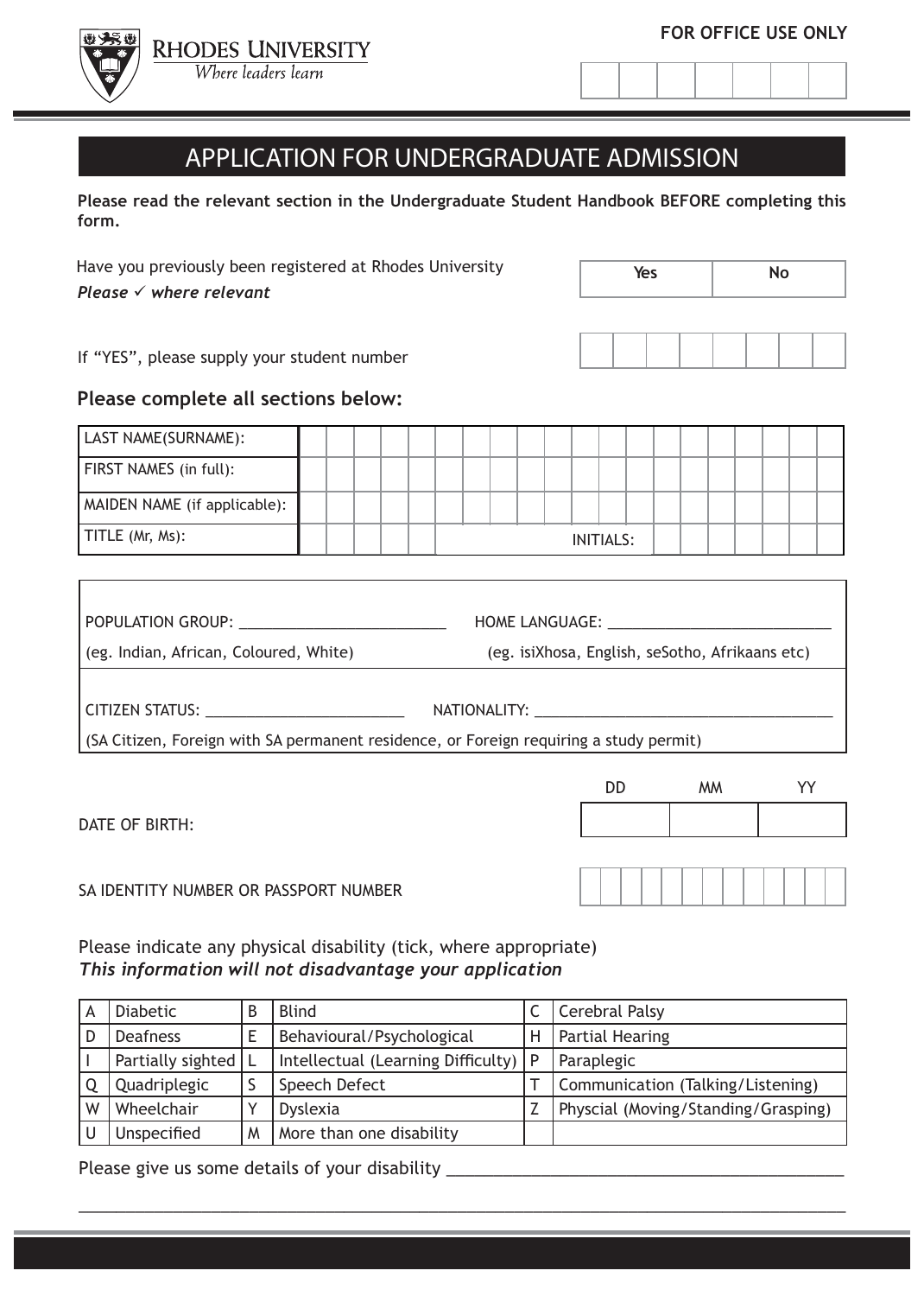Please note that Rhodes University does **NOT** offer Engineering, Architecture, Veterinary Science, Dentistry, Medicine or Actuarial Science.

#### PREVIOUS STUDIES

Have you previously been enrolled at a university/higher education institution (other than Rhodes)?

#### *Please √* where relevant

If "YES", please complete the following:

*(Please provide a full transcript academic record & certificates of conduct from all institutions attended. NB: A transcript is a document setting out your full academic record from the institution. The transcript is different to a statement of results. Please ensure that you provide a full Academic Transcript - which includes FINAL results).*

Yes **No** 

| <b>YEAR</b> | INSTITUTION | DEGREE/QUALIFICATION | YES or NO | DEGREE COMPLETED?   STUDENT NUMBER AT THAT<br><b>INSTITUTION</b> |
|-------------|-------------|----------------------|-----------|------------------------------------------------------------------|
|             |             |                      |           |                                                                  |
|             |             |                      |           |                                                                  |

\_\_\_\_\_\_\_\_\_\_\_\_\_\_\_\_\_\_\_\_\_\_\_\_\_\_\_\_\_\_\_\_\_\_\_\_\_\_\_\_\_\_\_\_\_\_\_\_\_\_\_\_\_\_\_\_\_\_\_\_\_\_\_\_\_\_\_\_\_\_\_\_\_\_\_\_\_\_\_\_\_\_\_\_\_\_

\_\_\_\_\_\_\_\_\_\_\_\_\_\_\_\_\_\_\_\_\_\_\_\_\_\_\_\_\_\_\_\_\_\_\_\_\_\_\_\_\_\_\_\_\_\_\_\_\_\_\_\_\_\_\_\_\_\_\_\_\_\_\_\_\_\_\_\_\_\_\_\_\_\_\_\_\_\_\_\_\_\_\_\_\_\_

\_\_\_\_\_\_\_\_\_\_\_\_\_\_\_\_\_\_\_\_\_\_\_\_\_\_\_\_\_\_\_\_\_\_\_\_\_\_\_\_\_\_\_\_\_\_\_\_\_\_\_\_\_\_\_\_\_\_\_\_\_\_\_\_\_\_\_\_\_\_\_\_\_\_\_\_\_\_\_\_\_\_\_\_\_\_

\_\_\_\_\_\_\_\_\_\_\_\_\_\_\_\_\_\_\_\_\_\_\_\_\_\_\_\_\_\_\_\_\_\_\_\_\_\_\_\_\_\_\_\_\_\_\_\_\_\_\_\_\_\_\_\_\_\_\_\_\_\_\_\_\_\_\_\_\_\_\_\_\_\_\_\_\_\_\_\_\_\_\_\_\_\_

\_\_\_\_\_\_\_\_\_\_\_\_\_\_\_\_\_\_\_\_\_\_\_\_\_\_\_\_\_\_\_\_\_\_\_\_\_\_\_\_\_\_\_\_\_\_\_\_\_\_\_\_\_\_\_\_\_\_\_\_\_\_\_\_\_\_\_\_\_\_\_\_\_\_\_\_\_\_\_\_\_\_\_\_\_\_

Please give a short explanation of why you wish to transfer to Rhodes University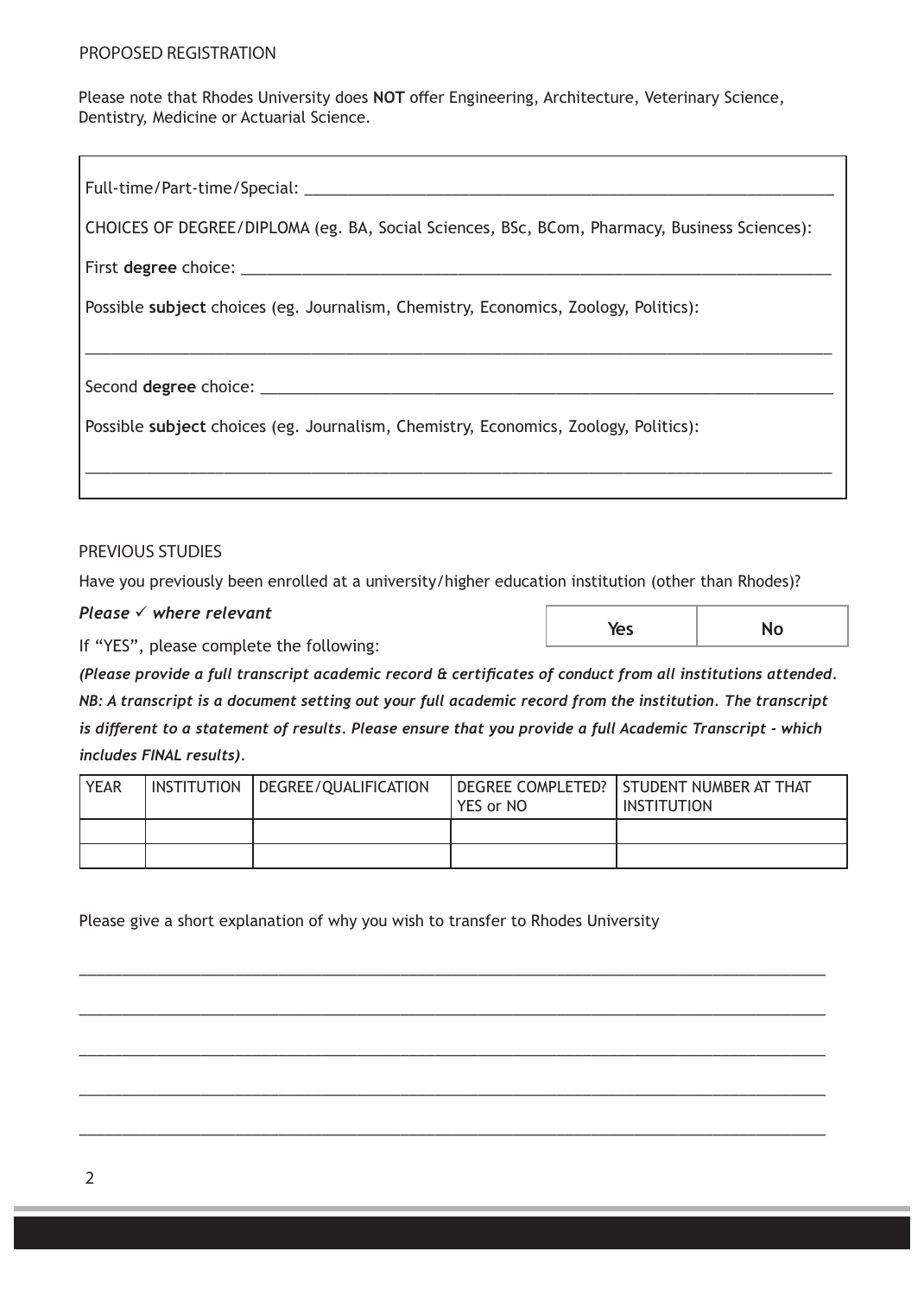#### ADDRESS DETAILS

| HOME POSTAL ADDRESS:                                 |         | DIALING CODE:        |                                                         | <b>TELEPHONE NUMBER:</b>                                                                                               |  |  |  |
|------------------------------------------------------|---------|----------------------|---------------------------------------------------------|------------------------------------------------------------------------------------------------------------------------|--|--|--|
|                                                      |         | DIALING CODE:        | <b>FAX NUMBER:</b>                                      |                                                                                                                        |  |  |  |
| POSTAL CODE                                          | CELL:   |                      |                                                         |                                                                                                                        |  |  |  |
| PROVINCE:                                            | E-MAIL: |                      |                                                         |                                                                                                                        |  |  |  |
| <b>HOME STREET ADDRESS:</b>                          |         |                      |                                                         | (NB: We will email correspondence to this address)                                                                     |  |  |  |
| POSTAL CODE                                          |         |                      |                                                         |                                                                                                                        |  |  |  |
| PROVINCE:                                            |         |                      |                                                         |                                                                                                                        |  |  |  |
| <b>GUARDIAN OR PARENTS ADDRESS:</b>                  |         | DIALING CODE:        |                                                         | <b>TELEPHONE NUMBER:</b>                                                                                               |  |  |  |
|                                                      |         | <b>DIALING CODE:</b> | <b>FAX NUMBER:</b>                                      |                                                                                                                        |  |  |  |
| POSTAL CODE                                          | CELL:   |                      |                                                         |                                                                                                                        |  |  |  |
| PROVINCE:                                            | E-MAIL: |                      |                                                         |                                                                                                                        |  |  |  |
| <b>FEE PAYER DETAILS</b>                             |         |                      |                                                         |                                                                                                                        |  |  |  |
| Will you be paying your own fees $\Box$              | Yes     |                      | <b>No</b>                                               |                                                                                                                        |  |  |  |
|                                                      |         |                      |                                                         |                                                                                                                        |  |  |  |
|                                                      |         |                      |                                                         |                                                                                                                        |  |  |  |
|                                                      |         |                      |                                                         |                                                                                                                        |  |  |  |
| TO BE COMPLETED BY PRESENT LEARNERS CURRENTLY        |         |                      |                                                         | TO BE COMPLETED BY APPLICANTS WHO ARE NOT                                                                              |  |  |  |
| <b>AT SCHOOL</b>                                     |         |                      | <b>CURRENTLY ATTENDING SCHOOL</b>                       |                                                                                                                        |  |  |  |
|                                                      |         |                      | Please provide details of your activities since leaving |                                                                                                                        |  |  |  |
|                                                      |         |                      |                                                         |                                                                                                                        |  |  |  |
|                                                      |         |                      |                                                         |                                                                                                                        |  |  |  |
| Examination number: (if known) _____________________ |         |                      |                                                         | <u> La componenta de la componenta de la componenta de la componenta de la componenta de la componenta de la compo</u> |  |  |  |
|                                                      |         |                      |                                                         | the control of the control of the control of the control of the control of the control of                              |  |  |  |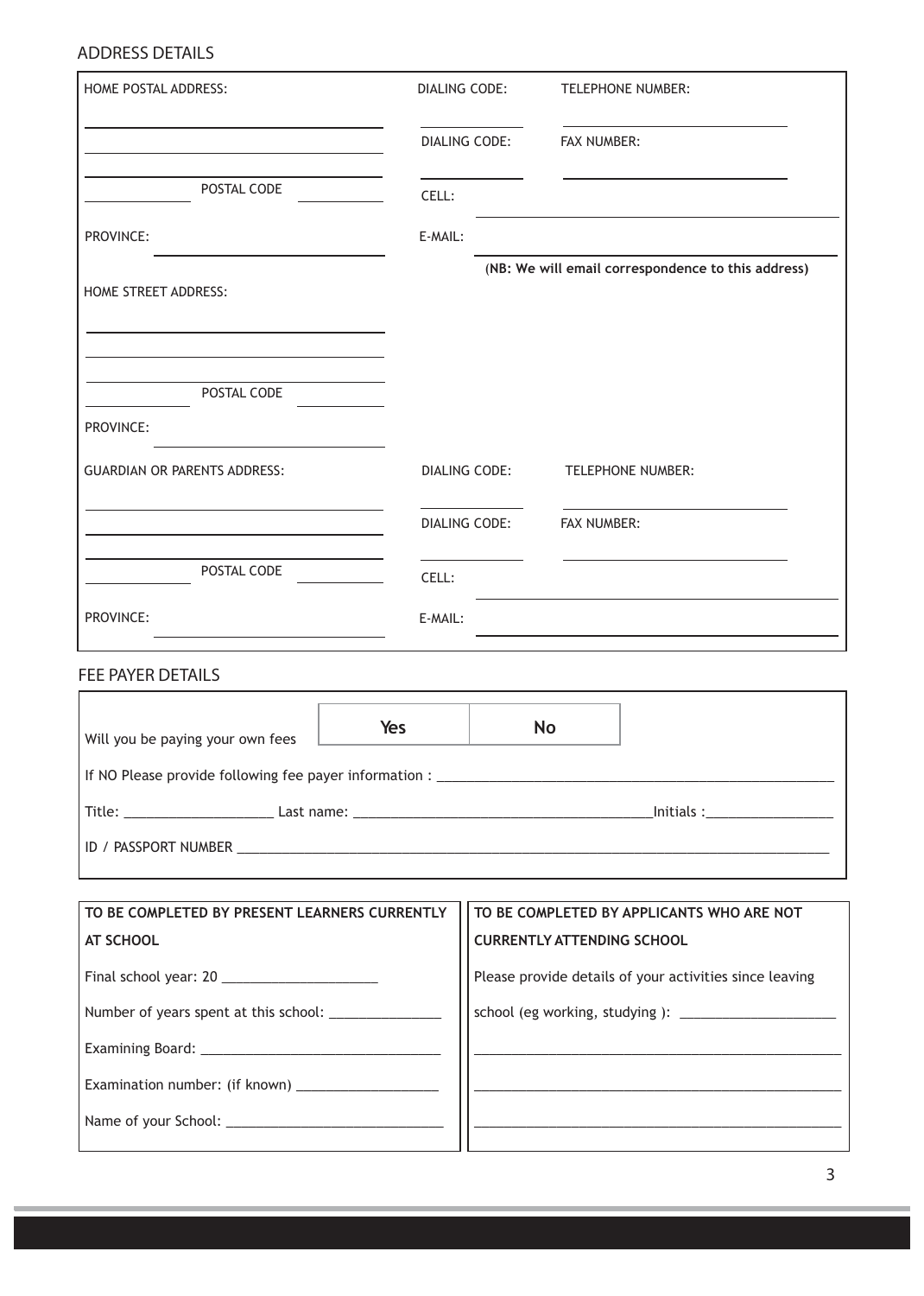#### VERY IMPORTANT!! EXAMINATION RESULTS

# *PLEASE ONLY COMPLETE THE SECTION RELEVANT TO YOUR SCHOOLING.*

#### **Please DO NOT use correction fluid on examination results.**

Please attach a certified copy of your school certificate to this application. If you have not yet completed your schooling please attach a copy of the latest results of your most recent examinations.

SOUTH AFRICAN NATIONAL SENIOR CERTIFICATE APPLICANTS (*Any learner completing grade 12*) – please complete this section only

| Which results are you providing? |              | Grade 11 | Grade 12 |  |
|----------------------------------|--------------|----------|----------|--|
| Final                            | Exam Results |          |          |  |

| Subject                  | %   | Subject              | %   |
|--------------------------|-----|----------------------|-----|
| eg. English 1st Language | 59% | eg. Life Orientation | 49% |
| . .                      |     | J.                   |     |
| <u>.</u>                 |     | ο.                   |     |
| J.                       |     |                      |     |
| -4.                      |     | о.                   |     |

FOREIGN QUALIFICATION APPLICANTS **– please complete this section only**

Students doing A-levels/AS levels should enter their mock A-level/AS levels results and supply a certified copy of their O-Level results.

Students doing HIGSCE or IB examinations should enter their mock results and where relevant supply certified copies of their IGSCE results.

| Subject                  | Grade/<br>Level | Symbol | Subject        | Grade<br>/Level | Symbol |
|--------------------------|-----------------|--------|----------------|-----------------|--------|
| eg. English 1st Language | AS-level        | D      | eg. Accounting | A-level         |        |
|                          |                 |        | 5.             |                 |        |
| $^{\prime}$ 2.           |                 |        | 6.             |                 |        |
| '3.                      |                 |        | . .            |                 |        |
| 4.                       |                 |        | 8.             |                 |        |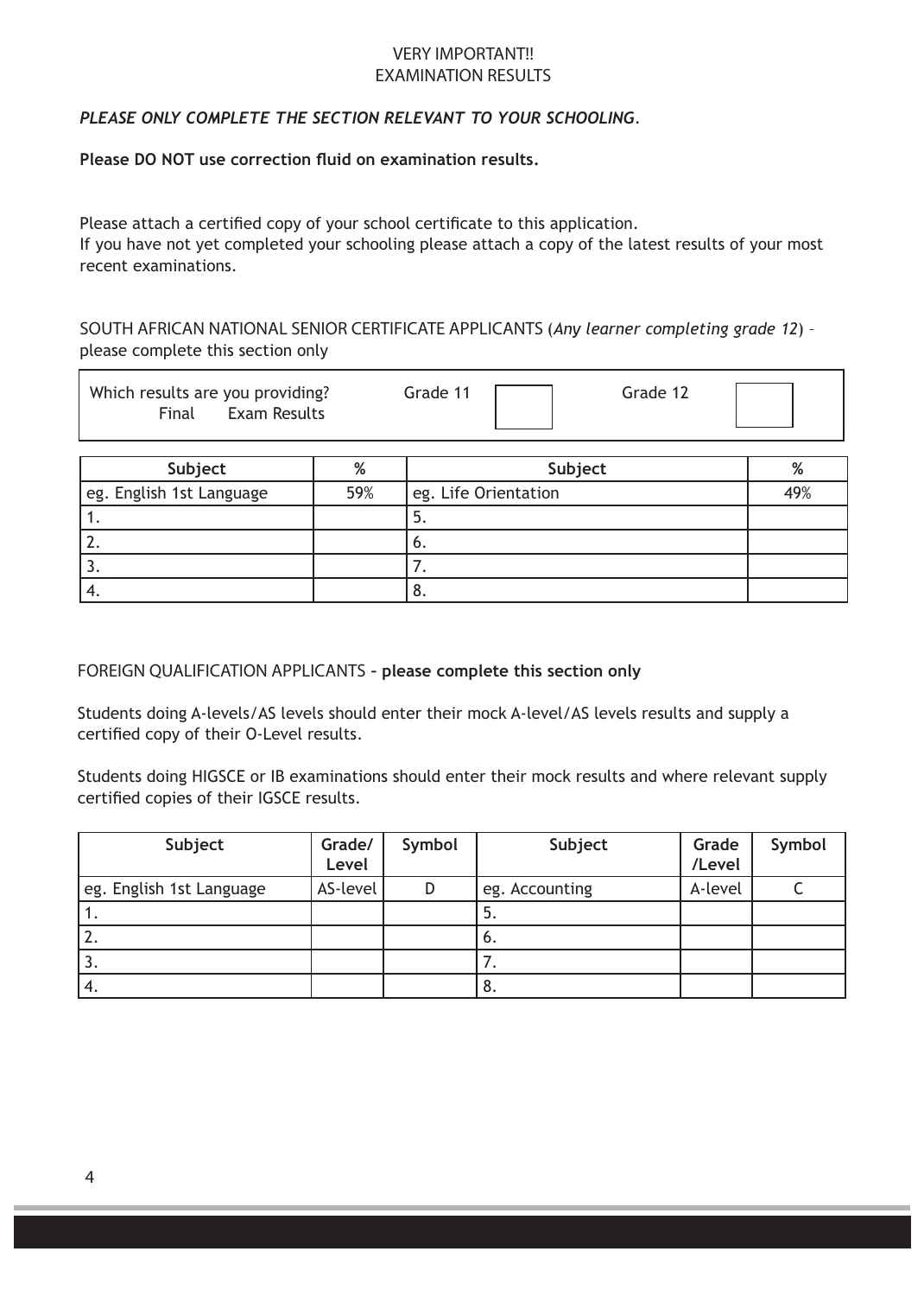Please provide the following information for the University to adequately ascribe you to the correct income bracket for student fee purposes. Family's Gross Annual Income (e.g. Father and Mother's / Guardian's total income for the whole year

before deductions)  $R_{\perp}$ 

|                       |  |  |  | Please indicate if you will be applying for NSFAS funding? |
|-----------------------|--|--|--|------------------------------------------------------------|
| $V_{\rm{max}}$ $\Box$ |  |  |  |                                                            |

| $\sim$<br>$\sim$ |  |
|------------------|--|
|                  |  |

PLEASE NOTE THAT YOU ARE STILL REQUIRED TO APPLY DIRECTLY TO NSFAS via the website www.nsfas.org.za.

# **RESIDENCE APPLICATION**

Please note that residence allocations are carefully managed and that we cannot guarantee allocations to a single room or to a specific residence.

**DO YOU REQUIRE RESIDENCE ACCOMMODATION?**

| Yes | No |
|-----|----|
|     |    |

*Please*  $\checkmark$  where relevant

GIVE US SOME ADDITIONAL INFORMATION ABOUT YOURSELF

Take time to fill in this section. This form is seen by the Dean when your application is considered and your answers here can make a difference.

# **SECTION 1: YOUR SCHOOL HISTORY**

Give details of school prizes, leadership positions you have held ( e.g.SRC)

What community involvement have you had (e.g. charitable, religious, youth organisations etc.)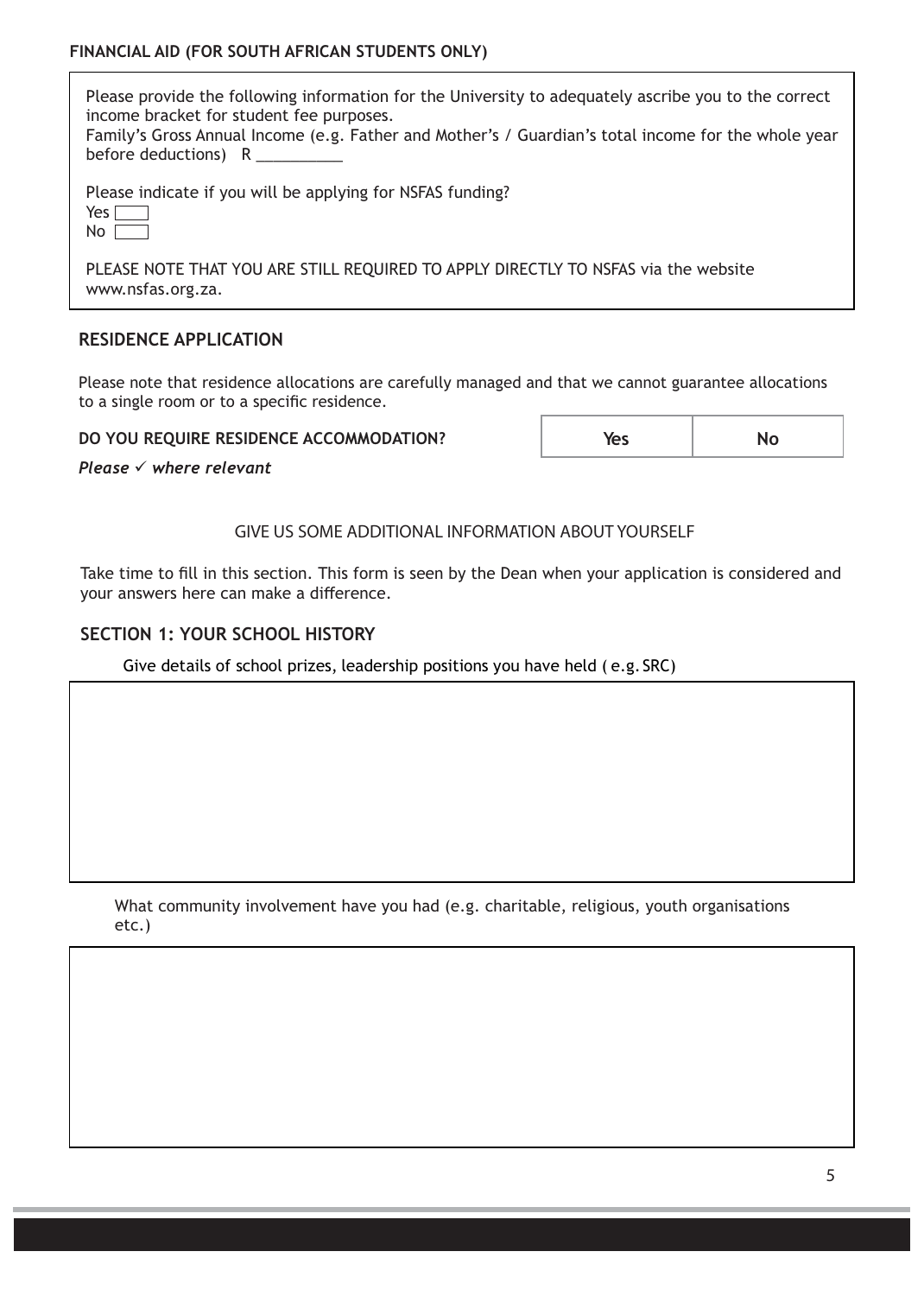Besides the prescribed books what other books have you read and share with us the reasons for the ones that interest you the most?

2. Please list the adults you live with and give their occupation and highest educational qualification:

| <b>RELATIONSHIP TO YOU</b> | <b>OCCUPATION</b> | <b>HIGHEST EDUCATION</b> |
|----------------------------|-------------------|--------------------------|
| eg. Father                 | eg. Teacher       | eg. Bachelor's Degree    |
|                            |                   |                          |
|                            |                   |                          |
|                            |                   |                          |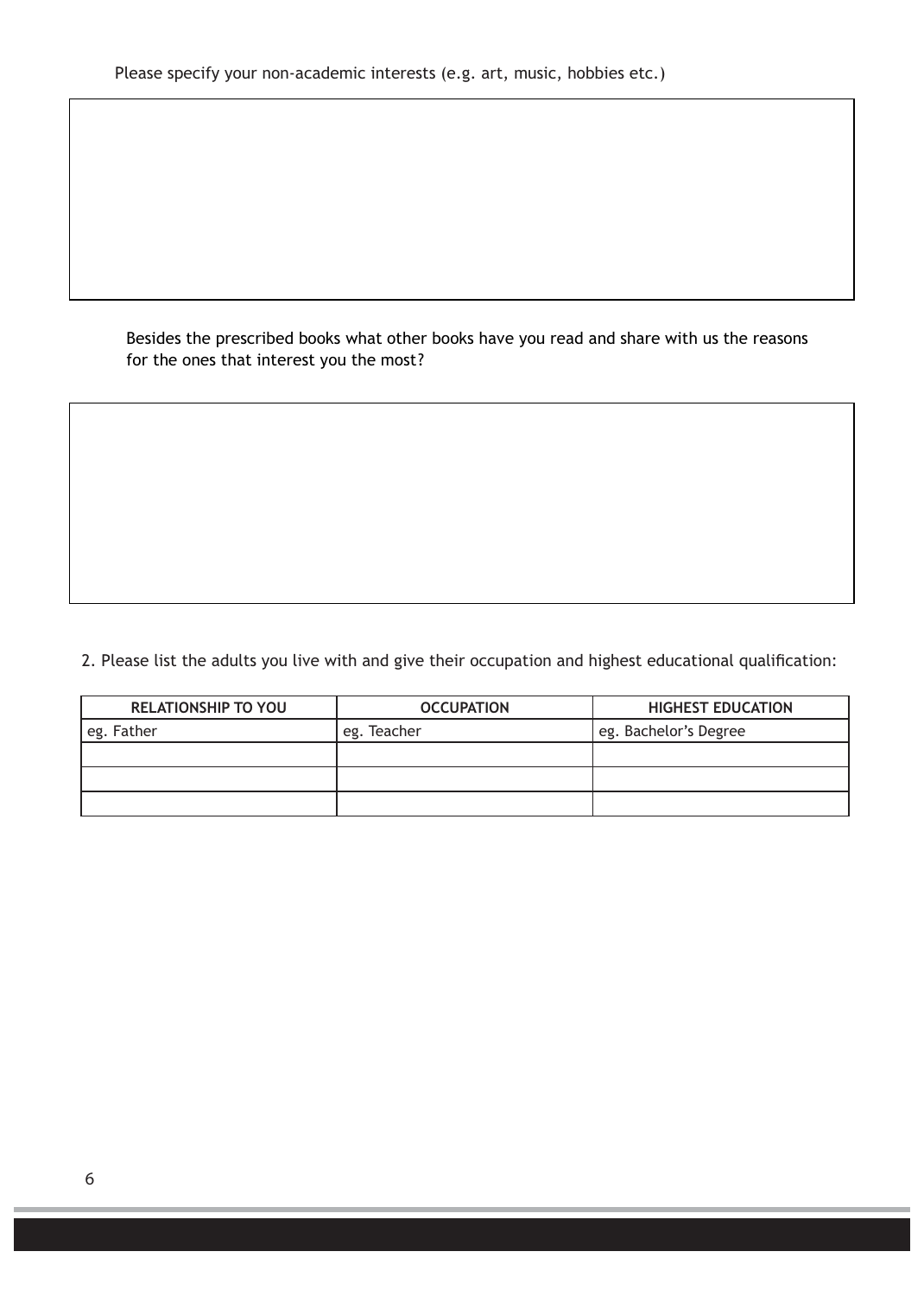#### **SECTION 3: YOUR RHODES UNIVERSITY FUTURE**

- $\bullet$ Studying at Rhodes University will have a huge influence on your future! Please answer the following questions:
- 1. Why do you want to study at Rhodes University and why these specific degree choices ?

2. What do you anticipate might be the particular challenges you will face in studying at University?

3. What do you hope to do after you have completed your degree?